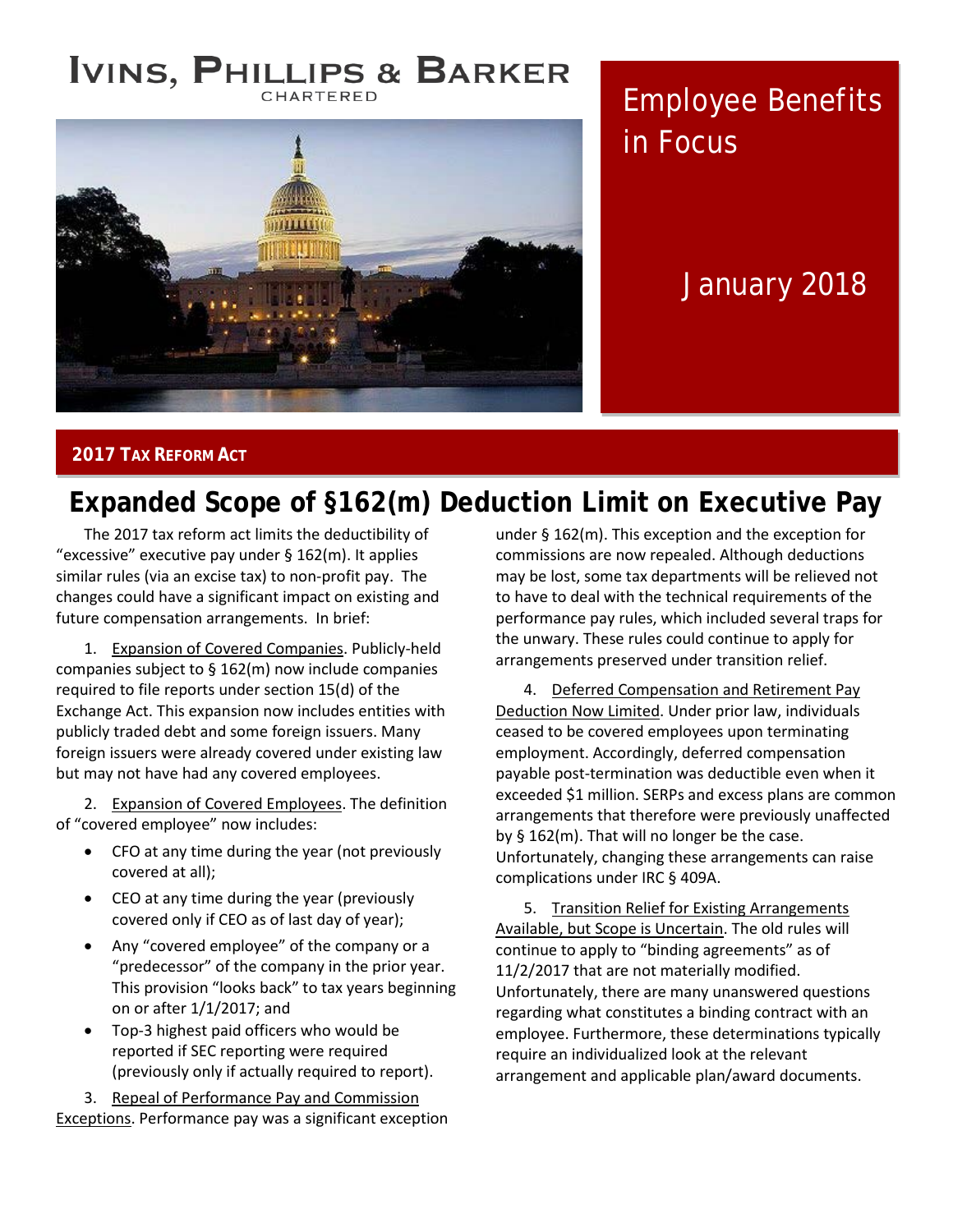## **QuickChart: Who is a Covered Employee Under §162(m)?**

| <b>TITLE</b>                                                      | <b>2018 AND SUBSEQUENT</b><br>TAX YEARS <sup>1</sup>                                                                                    | <b>2017 TAX YEAR</b><br>(PRIOR LAW)                                                 |
|-------------------------------------------------------------------|-----------------------------------------------------------------------------------------------------------------------------------------|-------------------------------------------------------------------------------------|
| <b>CEO</b>                                                        | Yes, if CEO or Acting CEO at any point<br>during year                                                                                   | Yes, if CEO or Acting CEO as of last<br>day of year                                 |
| <b>CFO</b>                                                        | Yes, if CFO or Acting CFO at any point<br>during year                                                                                   | No                                                                                  |
| Top 3 highest paid<br>executive officers other<br>than CEO or CFO | Yes, if required to be reported on proxy<br>or would be required <sup>2</sup> if reporting<br>requirement applied                       | Yes, if employed on last day of tax<br>year and required to be reported on<br>proxy |
| <b>Other Employees</b>                                            | Anyone who was a Covered Employee <sup>3</sup><br>of the taxpayer or a predecessor <sup>4</sup> in a<br>prior year (starting with 2017) | No.                                                                                 |
| Directors and Other Non-<br><b>Employees</b>                      | No, not with respect to fees for service<br>as non-employee                                                                             | No.                                                                                 |

Except as provided in transition relief, the changes to § 162(m) are effective for "taxable years" starting after 12/31/2017.

Under prior rules, if a company was not required to report its covered employees, § 162(m) did not apply. This arose, for example, if the taxpayer was not a public company on the last day of the year, such as due to a merger with another entity or because the taxpayer was exempt from reporting as a foreign issuer.

As written, the new law is potentially ambiguous about whether the lookback to "covered employees" in prior years applies the new definition of "covered

employee" (e.g., picking up the CFO) or the old definition. The difference could matter particularly for companies with CEOs or CFOs in 2017 who continue to be employees but in a different role, or companies involved in acquisitions and mergers in 2017.

We think Treasury/IRS should conclude that the old definition applies. The alternative approach could have the anomalous result of turning someone into a covered employee for future years even though she was never actually a covered employee in past years.

<sup>4</sup> Guidance is needed regarding what "predecessor" means for these purposes.

## **What Transition Relief is Available?**

- The § 162(m) changes do not apply to remuneration paid pursuant to a "*written binding contract*" in effect on 11/2/2017 and which is "*not modified in any material respect*."
- This relief means that pre-2018 rules apply to these "grandfathered" arrangements. For example, the performance-based pay exception, the exclusion of the CFO as a covered employee, the exclusion of post-termination pay could all still apply to preserve deduction of at least some future pay.
- Companies should review existing arrangements to determine whether the relief is available. These include individual employment, severance, or CIC agreements; equity/ bonus awards and plan documents; and non-qualified deferred compensation plans.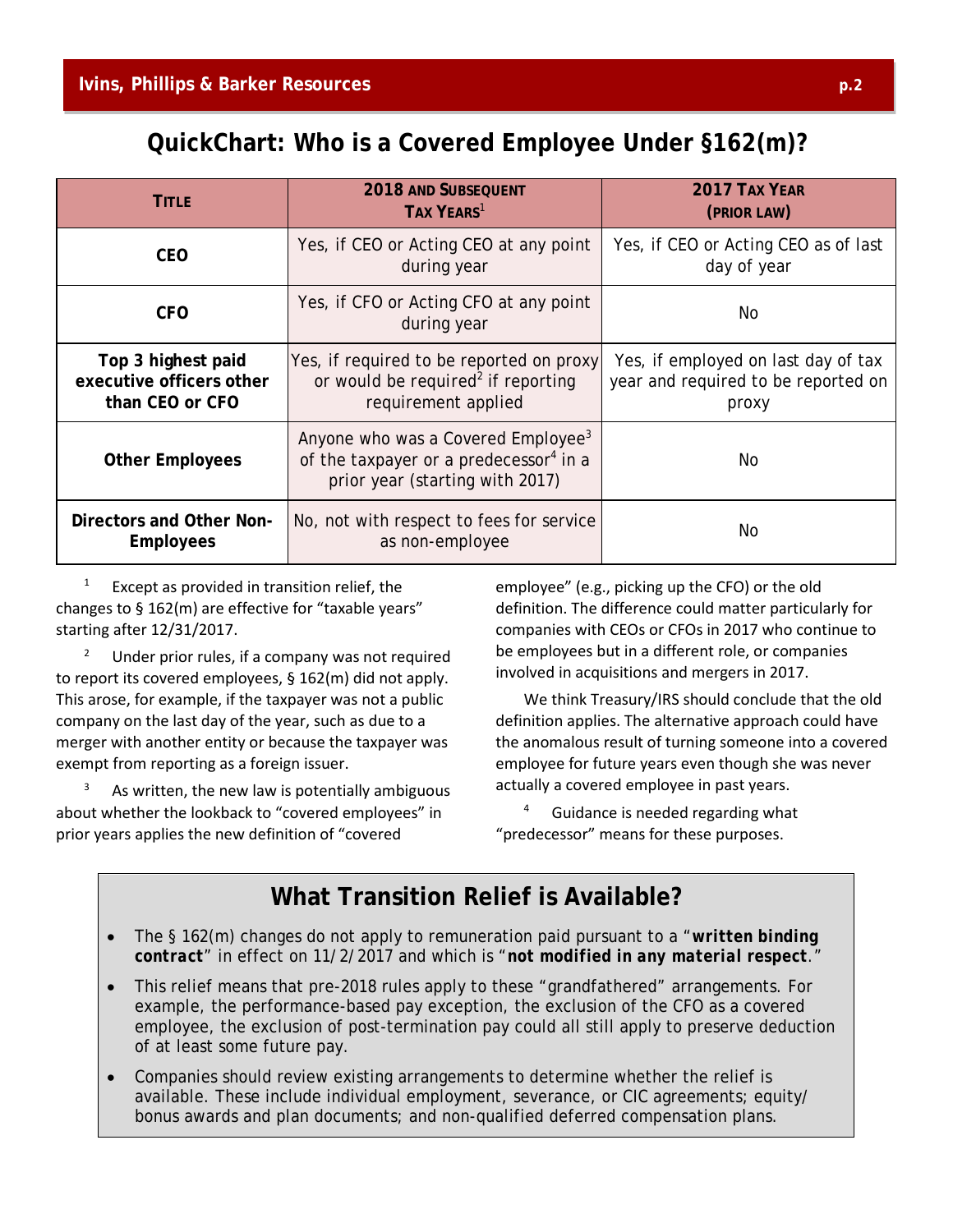## **QuickChart: What Pay Exceeding \$1 million\* is Limited by § 162(m)?**

|                                                                                                                                     | <b>2018 AND SUBSEQUENT</b><br><b>TAX YEARS</b>                                                    | 2017 TAX YEAR<br>(PRIOR LAW)                         |
|-------------------------------------------------------------------------------------------------------------------------------------|---------------------------------------------------------------------------------------------------|------------------------------------------------------|
| <b>Salary</b>                                                                                                                       | Not deductible                                                                                    | Not deductible                                       |
| Taxable fringe benefits (e.g., gross-<br>ups, taxable reimbursements)                                                               | Not deductible                                                                                    | Not deductible                                       |
| Non-taxable benefits (e.g., health<br>coverage, tax-free reimbursements)                                                            | Deductibility not affected by IRC<br>\$162(m)                                                     | Deductibility not affected by IRC<br>\$162(m)        |
| Annual and long-term bonuses                                                                                                        | Not deductible, unless covered<br>by transition relief and meets<br>"performance-based pay" rules | Deductible if meets<br>"performance-based pay" rules |
| <b>Commissions</b>                                                                                                                  | Not deductible, unless covered<br>by transition relief                                            | Deductible                                           |
| Pay deferred until after termination<br>of employment:<br>Severance<br>Excess 401(k) plans/ SERPs<br>Retirement pay<br>Deferred pay | Not deductible, unless covered<br>by transition relief                                            | Deductible                                           |
| Death benefits                                                                                                                      | Not deductible, unless covered<br>by transition relief                                            | Deductible                                           |

\* The \$1 million limit continues to be reduced by the amount of parachute payments disallowed under § 280G.

## **§ 162(m) Design Challenges Moving Forward**

In the near term, companies should determine the extent to which they can preserve deductions under the transition relief, and fiscal year companies may want to accelerate payment to newly covered executives. In the longer term, companies will want to consider new strategies, which might include:

1. Carefully managing turnover among the highest paid officer list. This will be most beneficial for companies with many officers who earn more than \$1 million in a given year, and/or companies aiming to preserve deductibility of lump sum payouts greater than \$1 million payable upon termination of employment. Perversely, this approach could encourage paying more to a covered employee to keep him in the top 3 highest paid (even if the executive is underperforming), to avoid losing longer future deductions on future pay to others.

2. Delaying payments. Some plans include provisions that defer payment in order to stay under the \$1 million per year cap (either automatic deferral or at the company's discretion). Employers will want to review and reconsider existing language. Executives may be concerned that the recent law changes could subject them to unanticipated payment delays.

Payment delays to comply with § 162(m) are restricted under Section 409A rules, and those rules are not entirely consistent with the changes to § 162(m). We believe Treasury/IRS may need to update these rules in order to accommodate additional delay.

3. Encouraging installments. Companies may want to require or encourage deferred compensation to be paid in installments (or have equity awards exercised over time). Unless Treasury/IRS provide relief, Section 409A significantly limits election changes for deferred compensation. Furthermore, Section 409A's existing antitoggle rules generally prevent having payment forms differ due to the amount of the benefit.